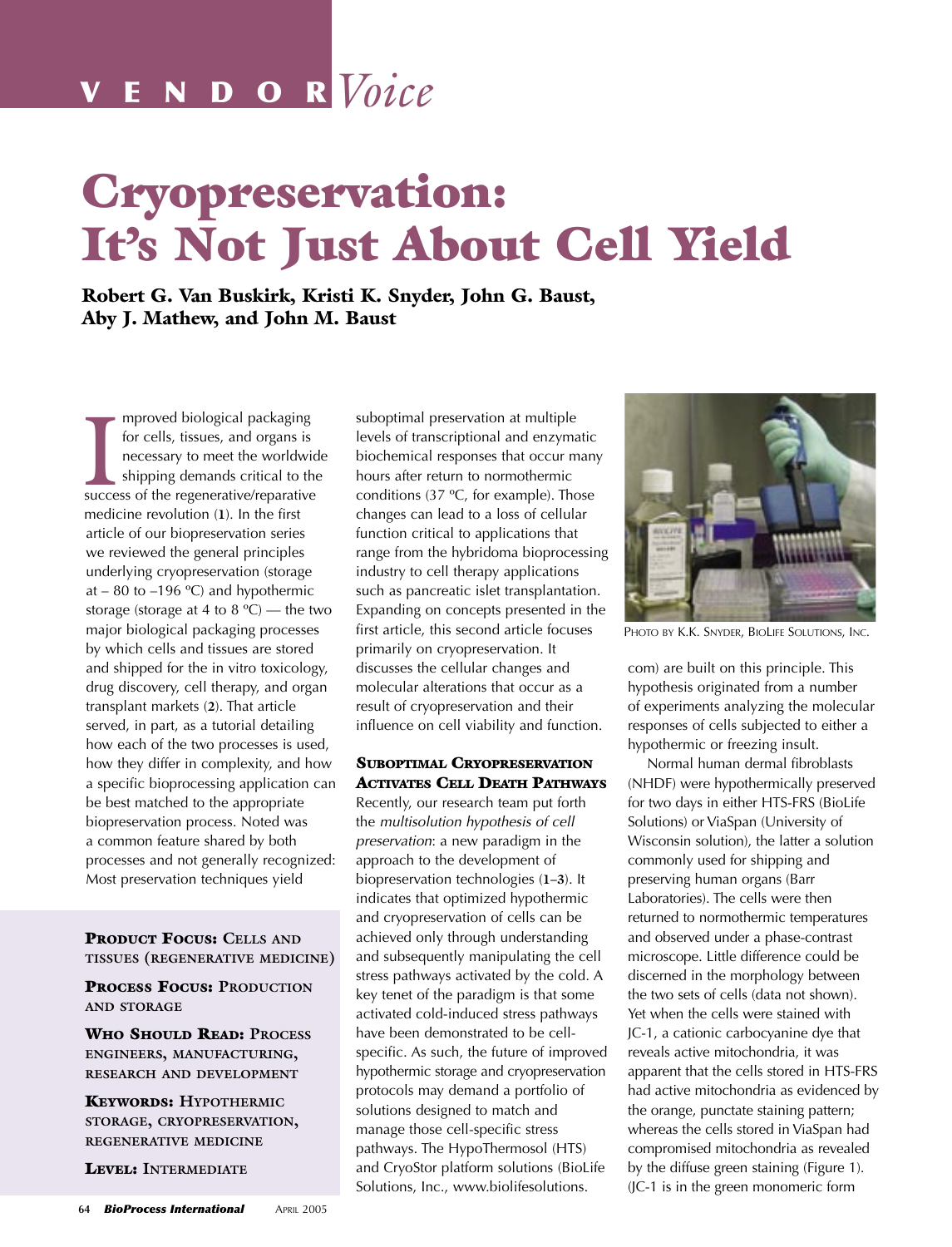with mitochondria proton motive force lower than approximately –80–100 mv; whereas it forms orange J aggregates when the proton motive force is greater than –100 mv. The average proton motive force of mitochondria is approximately –160 mv.) The nature behind this difference may be due to JC-1's known ability to discern between open and closed mitochondrial permeability transition pores that can be opened based on either intrinsic or extrinsic (activation of cell death receptors) cell stress (**4**). Although additional experiments need to be accomplished to determine whether the difference between the efficacies of the two solutions does, indeed, rotate around the mitochondrial axis, it is clear that cells that appear to be similar through standard optics may be quite different when stress pathways and selected physiological parameters are analyzed. As detailed below, this is the case with cryopreserved cells as well.

Cryopreservation of blood vessels serves as another relevant example demonstrating that the biochemistry of poorly preserved or frozen cells can be seriously impaired. Often the deleterious molecular cascades activated as a consequence of cold stress may not be manifested for days after preservation. An example of this phenomenon is illustrated with blood vessel preservation. Human blood vessels are often cryopreserved and stored for use in a number of applications for cardioprosthetic applications (**5, 6**). Although cryopreservation practices have been widely applied in both the academic and commercial processing of blood vessels, improved cryopreservation approaches are needed to facilitate enhanced postthaw vascular patency. Accordingly, we hypothesized that improved preservation of blood vessels could be achieved if the cold-induced, cell stress responses to the constituent blood vessel cell types were manipulated, which first required analysis of those pathways. Once those cellspecific stress pathways were understood, vessel-specific cryopreservation solutions could be designed to modulate them.

To this end, human coronary artery endothelial cells (CAEC) and coronary artery smooth muscle cells (CASMC) were subjected to mild freezing temperatures without a cryoprotectant



**Figure 1:** Change in mitochondrial proton motive force subsequent to two days hypothermic preservation in either HTS-FRS (A) or ViaSpan (B). Normal human dermal fibroblasts (NHDF) were stored for two days at 4 ºC, returned to normothermic temperature (37 ºC), and then stained with JC-1. The orange punctate staining of cells stored in HTS-FRS indicates a robust proton motive force; whereas the diffuse green staining of cells stored in ViaSpan indicates poor proton motive force that may be due to the opening of the mitochondrial permeability transition pore. It should be noted that these two sets of cells looked nearly identical under standard phase optics (data not shown).



**Figure 2:** Agarose gel electrophoresis of coronary artery endothelial cells (CAEC) and coronary artery smooth muscle cells (CASMC) genomic DNA after a mild (–5 ºC) freezing episode. Each panel depicts the separation of genomic DNA isolated from control cells at 37 ºC (lane C), followed by cells harvested at various time points subsequent to freezing over a two-day recovery period (3, 6, 15, 24, 36, and 48 hours postexposure). Note that CASMC exhibited sustained and distinct apoptotic banding, whereas CAEC demonstrated apoptotic banding only at the three-hour period subsequent to freezing.

such as DMSO. They were allowed to recover for various intervals at normothermic temperatures, and their constituent DNA was analyzed to follow cell death patterns as a result of cold stress. Data revealed that many cells survived this treatment,

as evidenced by intact genomic DNA at the top of the gel that failed to migrate (Figure 2). Analysis of cells that died following freezing revealed that the endothelial cells succumbed primarily by apoptosis within three hours postthaw (Figure 1A). In contrast, the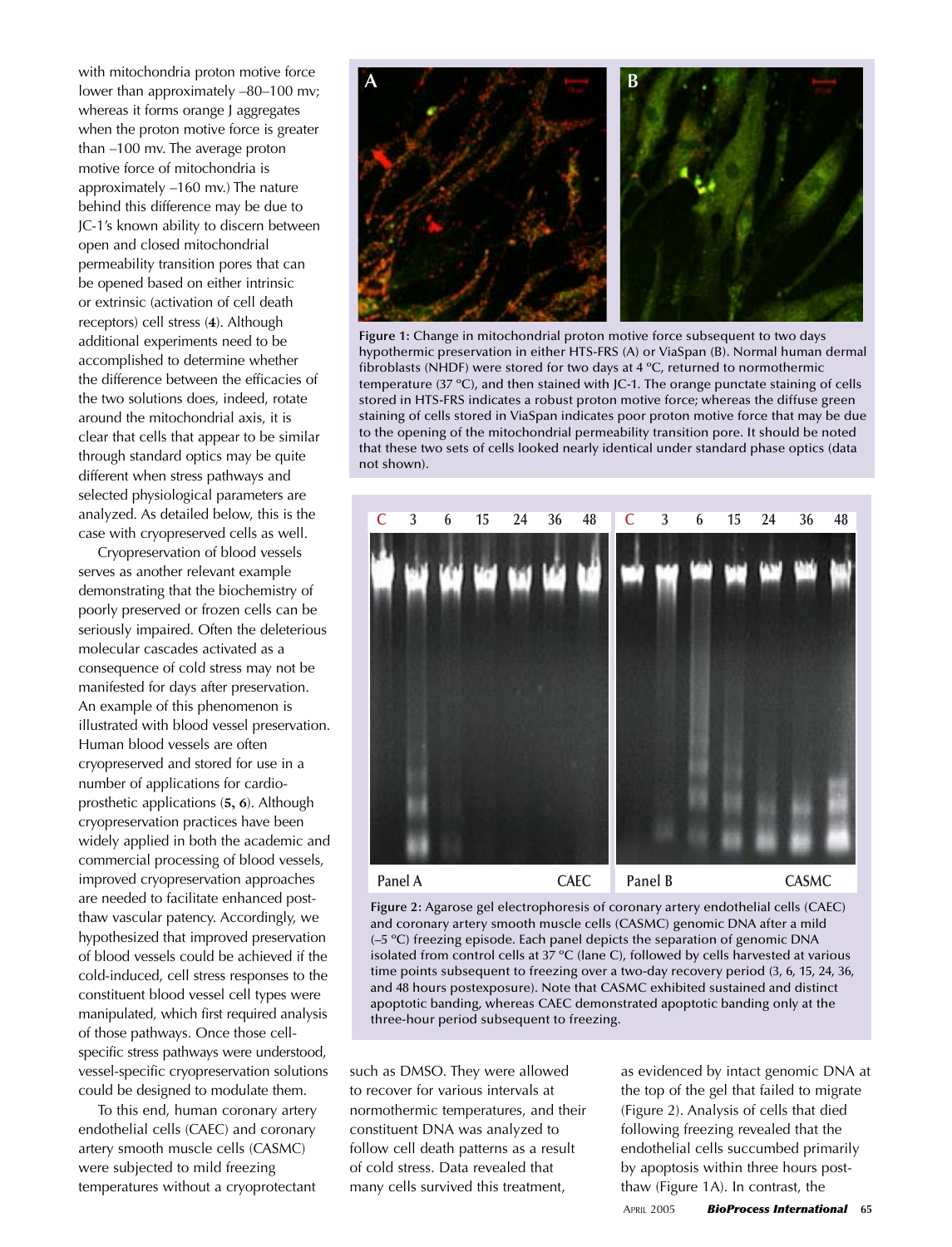

**Figure 3:** Post-exposure time-course analysis of caspase-3 activity (SEM) in CASMC over a 48-hour recovery period following a mild freeze exposure (–5 ºC). Caspase-3 activity was elevated between three and 12 hours post-exposure and peaked at five hours. Activity levels were expressed as fold relative activity in comparison to 37 ºC controls. Preincubation of samples with caspase-3 inhibitor served as a negative control. The positive control was provided by caspase-3 induction with the apoptosis-inducer, cisplatin.



**Figure 4:** Post-exposure time-course analysis of caspase-9 activity in CASMC over a 24 hour recovery period following a mild freeze exposure (–5 ºC). Detection of procaspase-9 (47kD) cleavage into its 37-kD subunit was achieved through Western blot analysis. CASMC exhibited a sustained increase in 37-kD band intensity accompanied by a prolonged decrease in procaspase-9 levels. Procaspase-9 never returned to control levels by 24 hours post-exposure.

smooth muscle cells appeared to die initially through necrotic mechanisms over an extended interval of three to 15 hours post-thaw, then from apoptosis 24 to 48 hours post-thaw (Figure 1B). Those data demonstrated that various cell types from a single tissue die in response to freeze stress through different functional pathways over distinct time intervals.

An interesting discovery in these studies was that the freezing response in smooth muscle cells demonstrated that apoptosis/necrosis occurred for up to two days following return to normothermic temperature — a concept previously termed cryopreservationinduced delayed onset cell death (**7, 8**). This delayed onset cell death is especially critical to consider in the cell therapy sciences, where thawed cells may appear viable immediately upon implant but succumb a day or two later in the patient, resulting in transplant failure. Thus, it was incumbent upon us to further explore this phenomenon to improve cell survival.

Because DNA gel electrophoresis experiments indicated that apoptosis appeared to contribute to freezeactivated cell death, we expanded our analysis to include the apoptotic

proteolytic enzymes — caspase-3 and caspase-9, respectively — in CASMC. Through that, we found activation of both caspase-3 and caspase-9 following freezing (Figures 3 and 4). Activation of caspase-3 peaked at five to seven hours, whereas activation of caspase-9, the cleavage of pro-caspase 9 to its intermediate form, was primarily noted five to 12 hours post-thaw. Considering that DNA cleavage occurs in the later stages of apoptosis and necrosis, the caspase profiles corroborated the gelelectrophoresis data (Figure 2), supporting freeze-stress initiation of delayed-onset cell death pathways. But could other cell stress pathways be activated during freezing as well?

We previously reported that freezing can increase the Bcl-2/Bax ratio in cells (**9**). Clarke et al. noted that the ratio of anti-apoptotic Bcl-2 to pro-apoptotic Bax increased over a 48 hour period, peaking at a ratio of  $3 \times$  control at 24 hours following return to normothermic temperatures. Thus, these data suggest that the PC-3 cells were responding to freezing by increasing Bcl-2 — a survival response to the stress. Yet in all cells studied to date, there appears to be an increase in freezing-induced caspase activity (Figures 5 and 6; references **9– 11**). The increase in the anti-apoptotic protein Bcl-2 suggested that cells were activating a survival pathway due to freezing; whereas activation of the caspases suggested that cells may also be activating cell death pathways during the same period. In both cases, contrasting, cold-induced stress pathways were not manifested until several hours after return to normothermic temperatures.

Although a complete investigation of all death pathways activated as a consequence of cold stress has yet to be accomplished using primary human cells, Odani et al. note that DNA microarrays have shown that cryopreservation of yeast cells results in changes in gene activity that relate to cell rescue, defense and virulence, energy and metabolism (**12**). Many of those genes encoded for heat shock proteins, oxidative stress scavengers, and enzymes related to glucose metabolism. This notion of the activation of competing biochemical pathways as a result of complex stressors (such as freezing associated with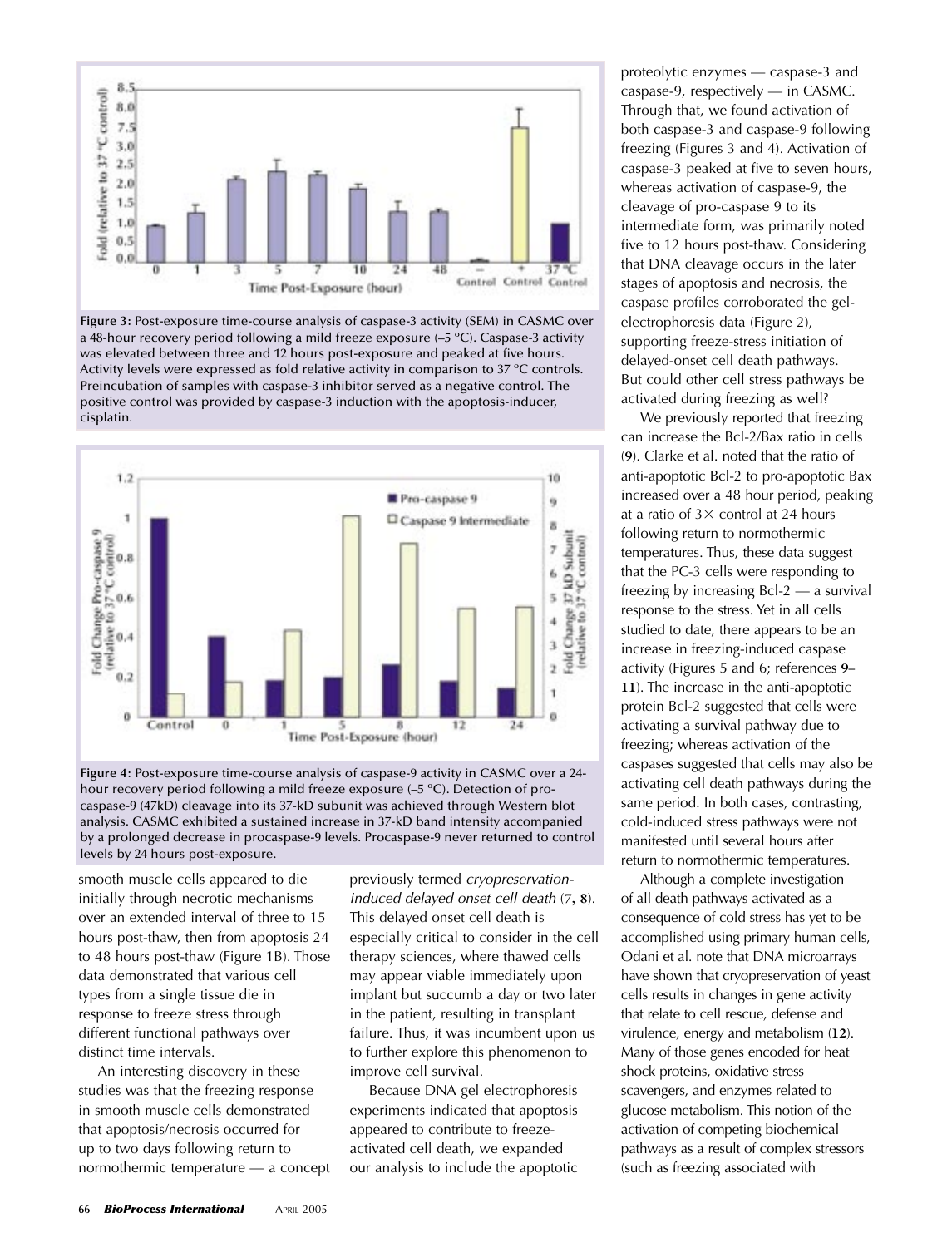cryopreservation) has recently evolved into what we call the cell-preservation competitive stress pathway hypothesis. Thus, not only may cells activate different stress pathways as a consequence of cryopreservation, but our data suggest that a possible "tug-of-war" between death and survival pathways may have to be understood to develop improved cryopreservation solutions that serve the emerging regenerative/reparative medicine marketplace.

#### UNDERSTANDING CELL STRESS PATHWAYS

The previous data examined the response of cells to freezing both with and without incorporation of cryoprotective agents such as DMSO. As we described earlier, adding DMSO does not necessarily ameliorate the delayed onset cell death. Over the past five years numerous studies by our group and other groups have illustrated the involvement of delayed onset cell death in cryopreservation failures. In attempts to further understand these events, investigation including RT-PCR (reverse transcription-polymerase chain reaction), Western blots, protease activity, and fluorescence staining have been undertaken.

In 2002, Baust et al. reported for the first time an up-regulation of transcriptional activity of several caspases following cryopreservation in a human fibroblast model (**8**). This study reported an increase in caspase 3, 8, and 9 on RNA transcripts following cryopreservation. They further went on to compare the extent of caspase up-regulation between standard cryopreservation solutions such as media +5% DMSO to newly developed cryopreservation solution technologies such as CryoStor CS5: a protein-free, serum-free DMSO containing (5%) cryopreservation solution being used in many cell therapy applications. This study found a substantial up-regulation in caspase-9 activity following cryopreservation in both the standard media and in the CryoStor approach (Figure 5). The data in Figure 5 illustrate that the delayed caspase expression was still apparent even when DMSO was present in the preservation solution a delayed expression phenomenon



**Figure 5:** Post-thaw time course RT-PCR analysis of caspase-9 expression in normal human dermal fibroblasts following cryopreservation in CryoStor CS 5. Caspase-9 expression increases slightly following thawing, peaking at 18 hours post-thaw and returning to that of controls by 30 hours. Caspase-9 expression levels were normalized internally to a matched GADPH standard and then compared directly to matched time point nonfrozen controls (37 ºC) and converted to graphical format for comparative purposes.

consistent with the freezing-induced cell stress pathways depicted in the previous section. Use of cryoprotectants did not appear to alter the timing of this delayed activation of cell death pathways. Yet it occurred to us that there might be a correlation between the level of cell survival and the extent to which these cell-death pathways are activated. In other words, do improved cryopreservation solutions result in any reduction in the delayed activation of the cell death pathways?

Following the above referenced studies, post-thaw caspase-3 expression was analyzed in a system cryopreserved in media + 5% DMSO or CryoStor CS5 to determine whether improved survival in the CryoStor samples correlated with a reduction in caspase-3 levels.Caspase 3 expression was found to be greater in normal human dermal fibroblasts cryopreserved in cell culture media (FBM + 5% DMSO) than in cells cryopreserved in CryoStor CS5 (Figure 6). If there is a correlation between viability and

caspase activation, then the viability of normal human dermal fibroblasts cryopreserved in CryoStor CS5 would be approximately twice that of cells cryopreserved in FBM + 5% DMSO. In fact, it has been reported elsewhere (**2, 6**) that twice the number of cells survive following cryopreservation in CryoStor CS5 compared with cells stored in FBM + 5% DMSO (Figure 7). Viability, however, is only one measure of cell survival. A recent shift in thought is bringing cell function after cryopreservation to the forefront. Thus, our next question was to determine whether a connection can be made between cell function and cell yield. In other words, if more cells survive, is their function (on an equal viable cell basis) improved as well? Or is cell survival, per se, sufficient to result in full restoration of cell function following cryopreservation?

#### IT'S NOT JUST ABOUT CELL YIELD

Many investigators are now focusing their attention on cell yield following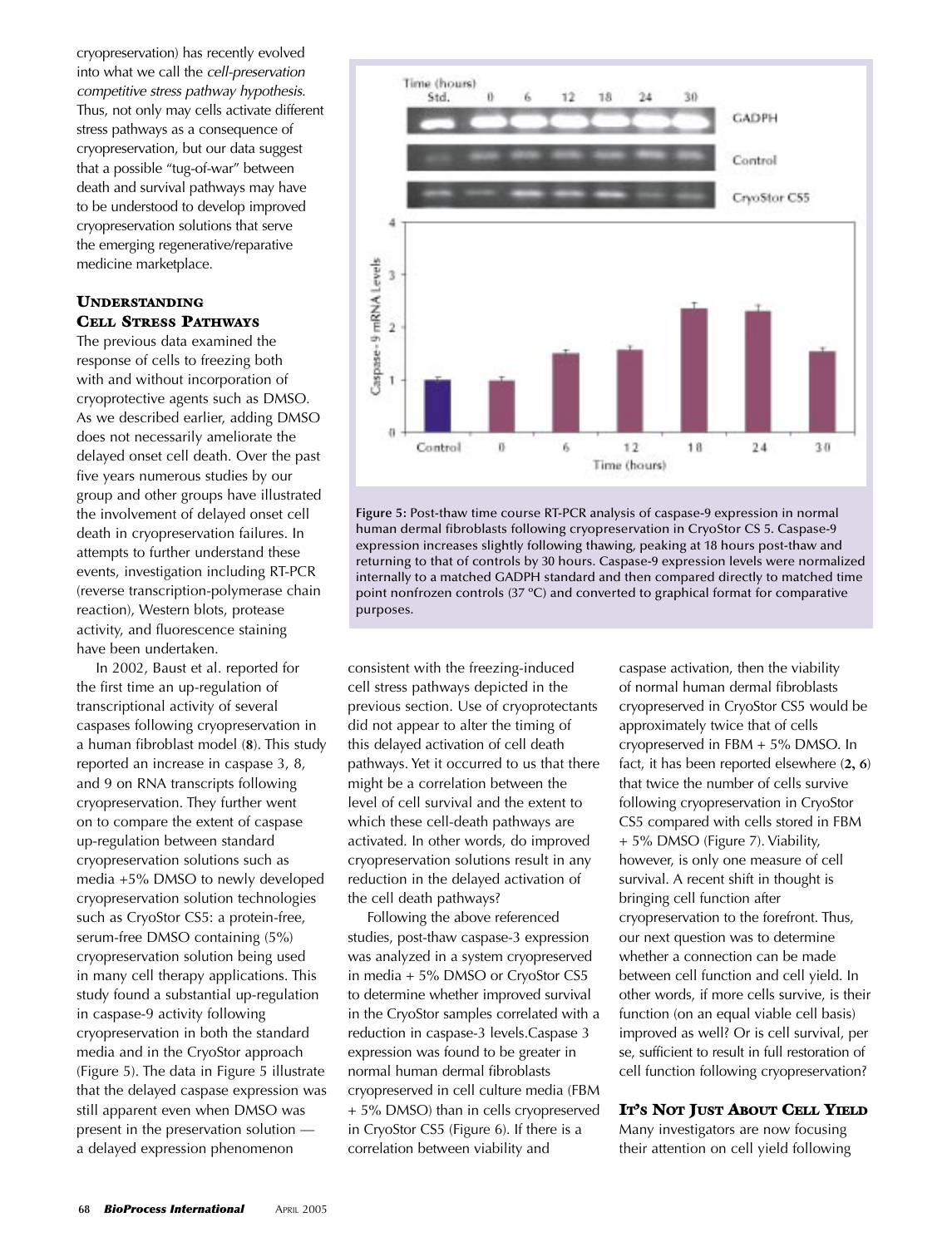

**Figure** 6: Post-thaw time course RT-PCR analysis of caspase-3 expression in normal human dermal fibroblasts following cryopreservation in either media + 5% DMSO or CryoStor CS 5. Caspase-3 expression increases significantly following thawing, peaking at 18 hours postthaw, and returning to that of controls by 30 hours. Preservation of fibroblasts in CryoStor CS 5 resulted in a reduction in the extent of caspase-3 upregulation in comparison with media + DMSO samples. Caspase-3 expression levels were normalized internally to a matched GADPH standard and then compared directly to matched time point nonfrozen controls (37 ºC) and converted to graphical format for comparative purposes.



**Figure 7:** Normal human dermal fibroblasts following cryopreservation in fibroblast cell culture media (FBM), FBM supplemented with different levels of DMSO, CryoStor, or CryoStor supplemented with different levels of DMSO. Cells were cryopreserved using a standard stepwise process to –196 ºC, thawed rapidly, and assayed 24 hours subsequent to return to normothermic temperatures for cell survival using the metabolic probe, alamarBlue. Note that improved preservation was noted with CryoStor, twice the number of cells survived in CryoStor compared to cells stored in cell culture media that contained two to four times the concentration of DMSO, and increasing concentrations of DMSO did not reduce the "cryopreservation cap" beyond a certain threshold that was solution-specific.

cryopreservation to determine how it may affect the function of the cryopreserved cells. Indeed, if a cryopreservation process yields only 50% recovery after manifestation of delayed onset cell death, then typically a three- to five-day cell culture period after return to normothermic temperatures will allow the population to replicate back to the same number originally cryopreserved. So at the expense of time and materials (which can be substantial when factoring in person-hours and product delay), the system appears to return to 100% yield. Thus, little attention has been paid to cell yield for cells that can replicate and make up the difference in the loss due to cryopreservation. Yet typical cryopreservation procedures/solutions of this type, such as media + DMSO, may artificially select for cells that are more robust in their ability to withstand the cryopreservation process — an often overlooked fact that can contribute to genetic drift.

Many cells currently being used for cell therapy applications, however, are terminally differentiated and as such are postmitotic. For instance, human pancreatic islets (**13**) and hepatocytes (**14, 16**) are currently being used or considered for cell therapies. Even replicating cells such as skeletal myoblasts used for cellular cardiomyoplasty (reviewed in the first article in this series) must be fully functional when injected directly into diseased myocardial tissue (**1, 2, 15**). Given these applications, it is even more important to consider the issue of cell function in addition to cell viability.

An example of how important both cell viability and function are to successful cell therapy applications is provided by the cryopreservation of hepatocytes in two different solutions with differing preservation qualities (**16, 17**). In a recent study by Sosef et al., primary rat hepatocytes were cryopreserved in CryoStor CS10 or hepatocyte cell culture media supplemented with 10% DMSO (**17**). In that study, albumin secretion, urea synthesis, and cytochrome activity were measured in cryopreserved samples postthaw and compared with unfrozen matched controls (Figure 8). This study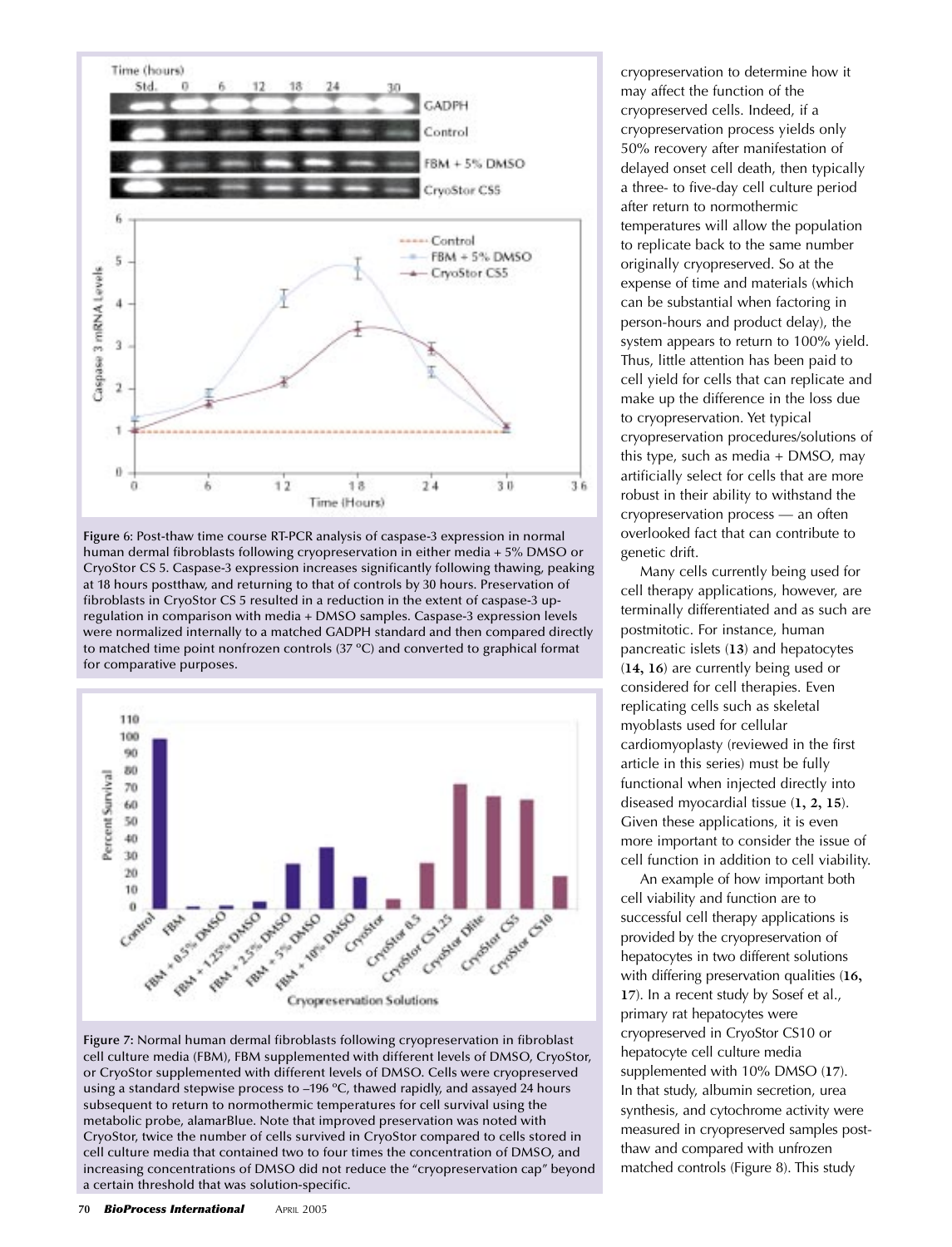

**Figure 8:** Analysis of cellular function following cryopreservation. Primary hepatocytes were cryopreserved in either media + 10% DMSO or CryoStor CS10 and placed into long-term culture following thawing. Analysis of (A) albumin secretion, urea synthesis, and (B) cytochrome P450 activity was assessed for a period of 7–14 days postthaw. The data show that cryopreservation of hepatocytes using specialized preservation solutions results in a greater protection/retention of cellular function as well as increased cell viability as demonstrated in previous figures. (Data reproduced from Sosef, et al.)

reported that hepatocyte cell survival and function were substantially improved in samples cryopreserved in CryoStor CS10 in comparison with the media + DMSO solution. Examination of cell function per cell revealed that the three cell-function parameters measured demonstrated a substantial improvement in the samples stored in CryoStor compared with DMSOsupplemented cell culture media (Figures 8A and B). Thus, these data support the notion that improved cryopreservation technologies can protect both cell viability and function — two criteria critical for cryopreservation protocols now serving the global cell therapy markets.

## CRYOPRESERVATION AND THE PROTEOME/GENOME

Developing cryopreservation protocols and solutions to satisfy the demands of the regenerative/reparative medicine market necessitates a multifaceted approach. Traditionally, formulation of cryopreservation cocktails focused on ice formation and its concomitant osmotic and physical stress on the cells. Recently, it has been demonstrated that it is critical that the cell-specific stress pathways be understood so that approaches and technologies applied for cryopreservation of cell products can be developed to target those stress pathways. One approach is to move beyond the level of the detail of the apoptotic pathways (caspase and Bcl-2/Bax) by using a proteomic and genomic approach. Initial studies accomplished in

our laboratory using SELDI-TOF (surface-enhanced laser desorption and ionization time-of-flight) have shown a substantial difference in protein expression levels in cryopreserved cells. Cells were cryopreserved, total cytosolic protein isolated, and proteins were coated on a ProteinChip with selective charges. SELDI-TOF was then used to analyze the lower molecular weight proteins in cells stored in both media + DMSO and CryoStor CS5. A panel of representative SELDI-TOF protein profiles is illustrated in Figure 9 (top). These profiles were then analyzed and scored for protein abundancy in both samples (Figure 9, bottom). Note that many proteins demonstrated a severalfold change (+) in the cryopreserved samples when compared with controls. Thus, protein and DNA microarrays analysis may provide an avenue to uncover further clues to the cell stress pathways that are activated during cryopreservation and, as such, serve as a map to direct development of future cryopreservation solutions for the bioprocessing markets.

**Future Directions:** Modern cryopreservation sciences now have a multiplicity of challenges. One goal is to overcome the cryopreservation cap (**18**): the level of cell death that occurs following cryopreservation and cannot be currently overcome with increasing concentrations of cryoprotective agent. Second, whatever new formulations that may be constructed in the future to reduce that "cap" must be less toxic than current formulations that use DMSO as the primary cryoprotective agent. Third, regulatory groups are now pushing for cryopreservation solutions to be free of animal or human products.

One path to solving those three issues is to use a battery of molecular tools including enzymatic essays, RT-PCR, proteomic analysis, and DNA microarray systems to understand the cell-

specific stress pathways that are activated as a consequence of cryopreservation. With such data in hand, cryopreservation solutions are

being formulated and matched to the cells

and tissues that will be shipped worldwide to serve the regenerative/ reparative medicine, pharmacological, and bioprocessing markets.

#### ACKNOWLEDGMENT

We appreciate the help of Daniel Klossner in preparation of the confocal micrographs. We would

also like to acknowledge the support of the National Institutes of Health.